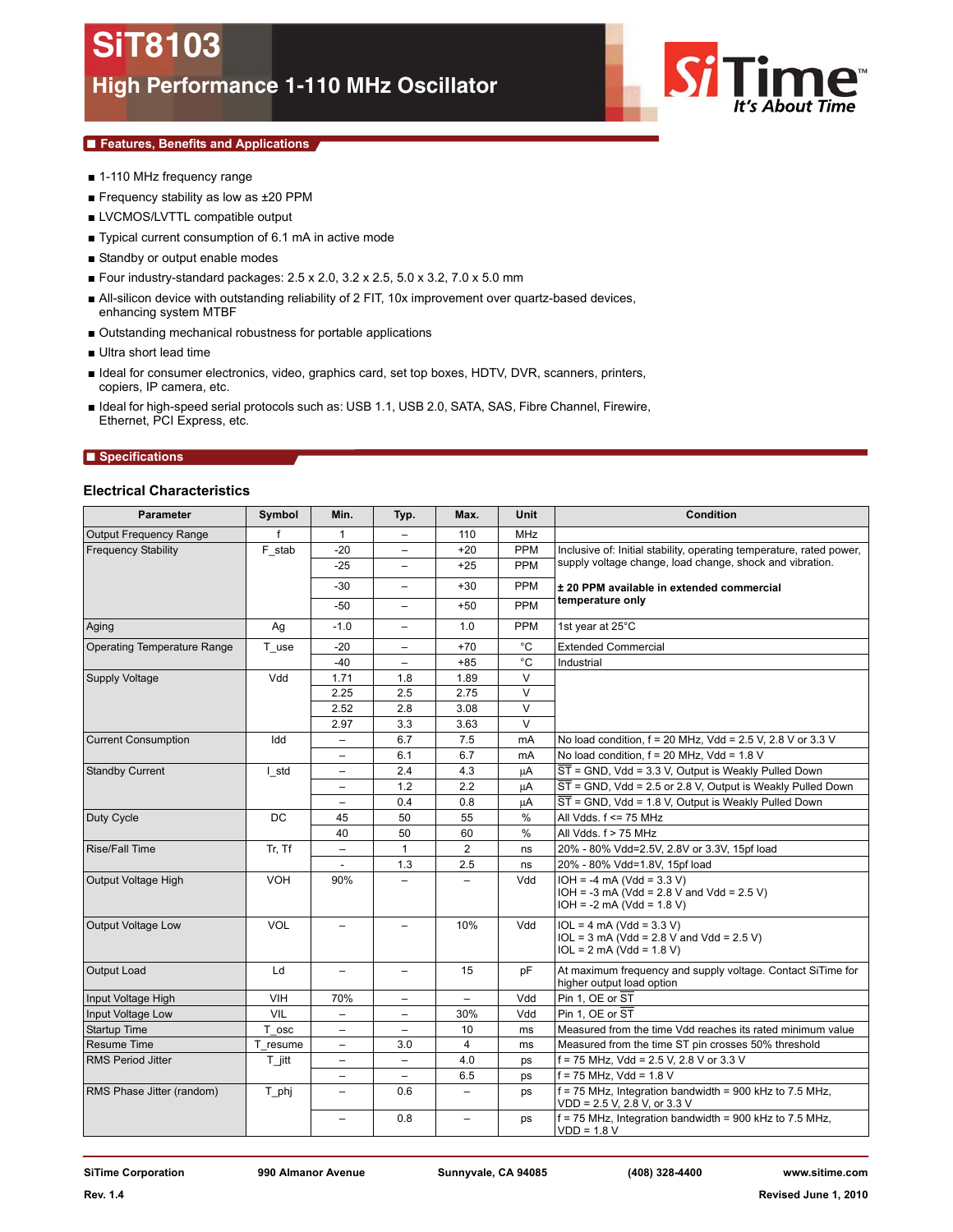

## **■ Specifications (Cont.)**

# **Pin Description Tables**

| <b>Pin #1 Functionality</b>                                | Pin Map |            |  |
|------------------------------------------------------------|---------|------------|--|
| OЕ                                                         | Pin     | Connecti   |  |
| $H$ or Open <sup>[1]</sup> : specified frequency output    |         | OE/ST      |  |
| L: output is high impedance                                |         | <b>GND</b> |  |
| SТ                                                         |         | <b>CLK</b> |  |
| H or Open: specified frequency output                      |         | <b>VDD</b> |  |
| L: output is low level (weak pull down). Oscillation stops |         |            |  |

| Pin #1 Functionality | <b>Pin Map</b> |            |  |
|----------------------|----------------|------------|--|
| <b>OE</b>            | <b>Pin</b>     | Connection |  |
| frequency output     |                | OE/ST      |  |
| ance                 |                | <b>GND</b> |  |
| ST                   |                | <b>CLK</b> |  |
| equency output       |                | <b>VDD</b> |  |

# **Absolute Maximum Table**

Attempted operation outside the absolute maximum ratings of the part may cause permanent damage to the part. Actual performance of the IC is only guaranteed within the operational specifications, not at absolute maximum ratings.

| <b>Parameter</b>                                                     | Min.      | Max. | <b>Unit</b> |
|----------------------------------------------------------------------|-----------|------|-------------|
| Storage Temperature                                                  | $-65$     | 150  | °C          |
| <b>VDD</b>                                                           | $-0.5$    |      |             |
| Electrostatic Discharge                                              |           | 6000 |             |
| Theta JA (with copper plane on VDD and GND)                          |           | 75   | °C/W        |
| Theta JC (with PCB traces of 0.010 inch to all pins)                 |           | 24   | °C/W        |
| Soldering Temperature (follow standard Pb free soldering guidelines) |           | 260  | °€          |
| Number of Program Writes                                             |           |      | <b>NA</b>   |
| Program Retention over -40 to 125°C, Process, VDD (0 to 3.65 V)      | $1.000 +$ |      | years       |

# **Environmental Compliance**

| <b>Parameter</b>           | <b>Condition/Test Method</b> |  |  |
|----------------------------|------------------------------|--|--|
| Mechanical Shock           | MIL-STD-883F, Method 2002    |  |  |
| Mechanical Vibration       | MIL-STD-883F, Method 2007    |  |  |
| Temperature Cycle          | JESD22. Method A104          |  |  |
| Solderability              | MIL-STD-883F, Method 2003    |  |  |
| Moisture Sensitivity Level | MSL1 @ 260°C                 |  |  |

# **Startup and Resume Timing Diagram**





T\_resume: Time to resume from ST **(ST/OE Mode) (ST Mode Only)**

#### **Note:**

<span id="page-1-0"></span>1. In 1.8 V mode, a resistor of <100 kΩ between OE pin and VDD is recommended.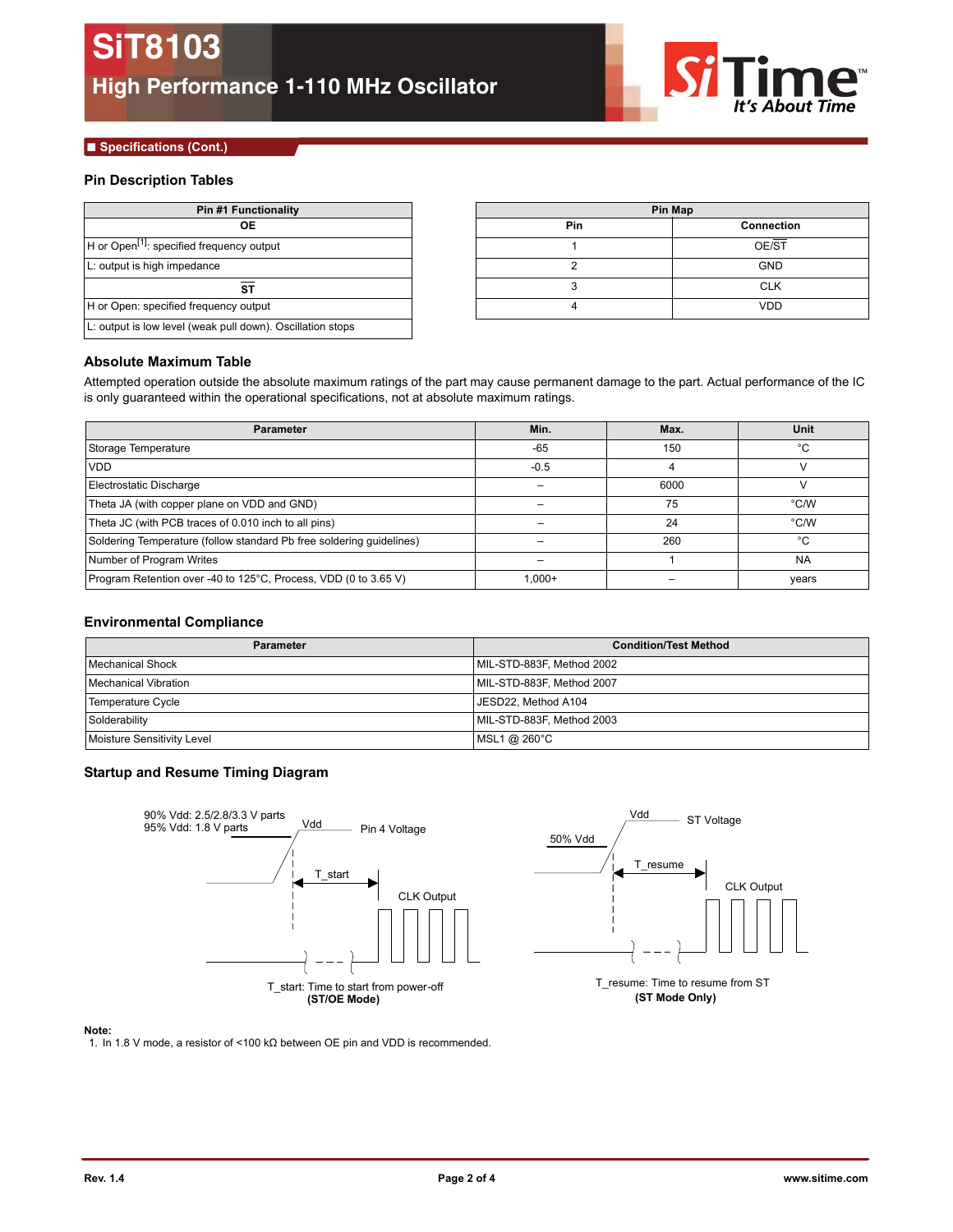

## **■ Dimensions and Land Patterns**



### **Notes:**

- 2. Y denotes manufacturing origin and XXXX denotes manufacturing lot number. The value of "Y" will depend on the assembly location of the device.<br>3. A capacitor of value 0.1 μF between Vdd and GND is recommended.
- 
- <span id="page-2-0"></span>4. The 7050 package with part number designation "-8" has NO center pad.